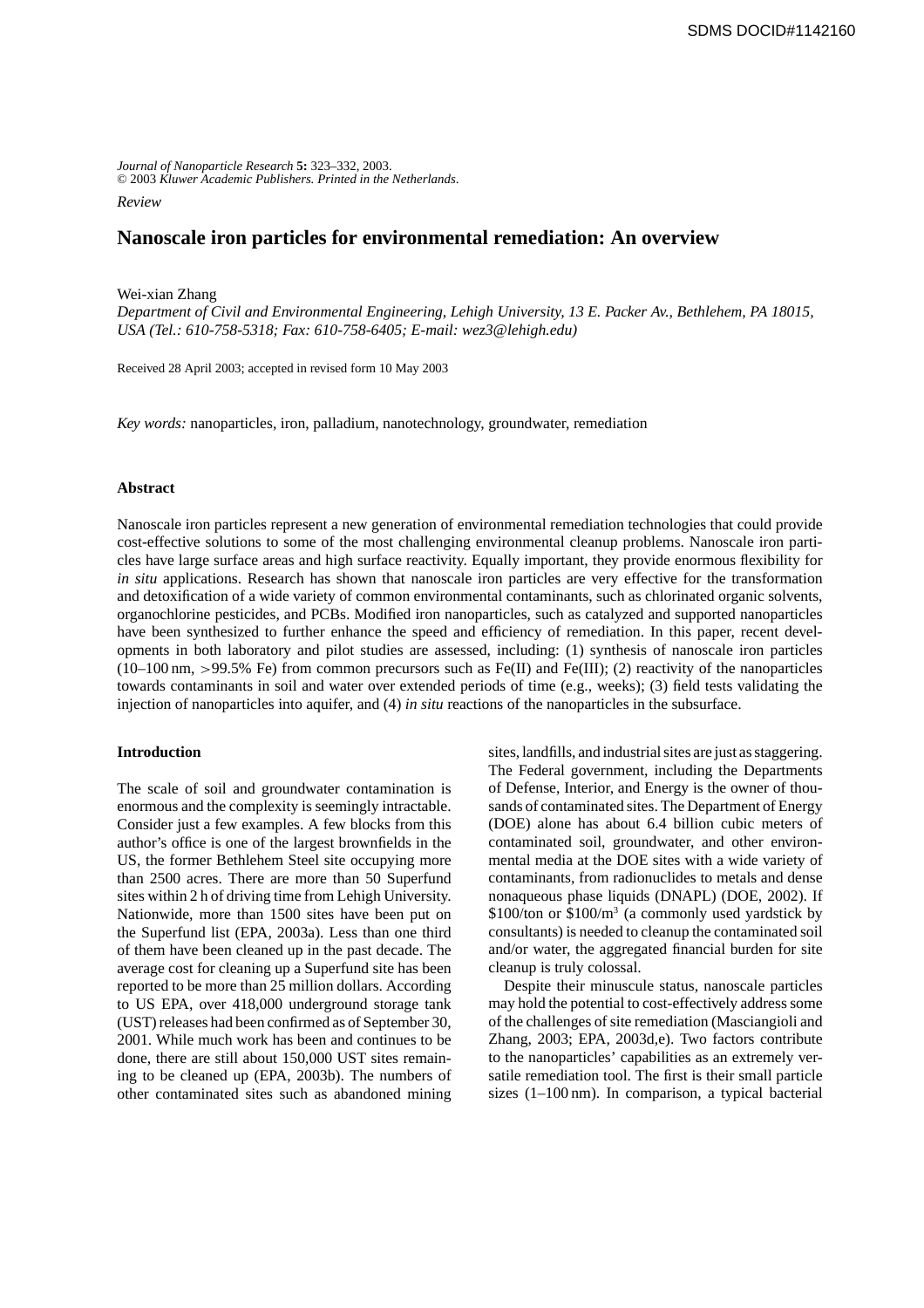cell has a diameter on the order of  $1 \mu m$  (1000 nm). Nanoparticles can be transported effectively by the flow of groundwater. Due to this attribute, the nanoparticle– water slurry can be injected under pressure and/or by gravity to the contaminated plume where treatment is needed. The nanoparticles can also remain in suspension for extended periods of time to establish an *in situ* treatment zone. Equally important, they provide enormous flexibility for both *in situ* and *ex situ* applications. For example, nanoparticles are easily deployed in slurry reactors for the treatment of contaminated soils, sediments, and solid wastes. Alternatively, nanoparticles can be anchored onto a solid matrix such as activated carbon and/or zeolite for enhanced treatment of water, wastewater, or gaseous process streams. Direct subsurface injection, whether under gravity-fed or pressurized conditions, has already been shown to effectively transform chlorinated organic compounds (Elliott & Zhang, 2001; Glazier et al., 2003). The technology holds great promise for immobilizing heavy metals and radionuclides as well. Examples of potential applications of nanoscale iron particles for site remediation are further illustrated in Figure 1.

In this paper, an overview is provided on the recent progress in laboratory studies and field tests of nanoscale iron particles for environmental remediation. Synthesis and characterization of supported and unsupported nanoparticles are reviewed. Examples are

presented from laboratory studies of the nanoparticles for transformation of common soil and groundwater contaminants. A field test of the nanoscale iron particles is summarized.

### **Nanoscale iron particles**

Metallic or zero-valent iron  $(Fe<sup>0</sup>)$  is a moderate reducing reagent, which can react with dissolved oxygen (DO) and to some extent with water:

$$
2Fe_{(s)}^0 + 4H_{(aq)}^+ + O_{2(aq)} \rightarrow 2Fe_{(aq)}^{2+} + 2H_2O_{(l)} \qquad (1)
$$

$$
Fe^0_{\scriptscriptstyle (s)}+2H_2O_{\scriptscriptstyle (aq)}\rightarrow Fe^{2+}_{\scriptscriptstyle (aq)}+H_{2(g)}+2OH_{\scriptscriptstyle (aq)}^- \qquad (2)
$$

The above equations are the classical electrochemical/ corrosion reactions by which iron is oxidized from exposure to oxygen and water. The corrosion reactions can be accelerated or inhibited by manipulating the solution chemistry and/or solid (metal) composition. Since early 1990s, the iron corrosion chemistry has been put into productive use in the treatment of hazardous and toxic chemicals, thanks to the discovery of Gillham and co-worker (Gillham & O'Hannesin, 1994; Orth & Gillham, 1996; O'Hannesin & Gillham, 1998) and works by many others. The environmental chemistry of metallic or zero-valent iron has been extensively documented (EPA, 2003c). Contaminants



*Figure 1*. Nanoscale iron particles for *in situ* remediation. Recent research has suggested that as a remediation technique, nanoscale iron particles have several advantages: (1) effective for the transformation of a large variety of environmental contaminants, (2) inexpensive, and (3) nontoxic.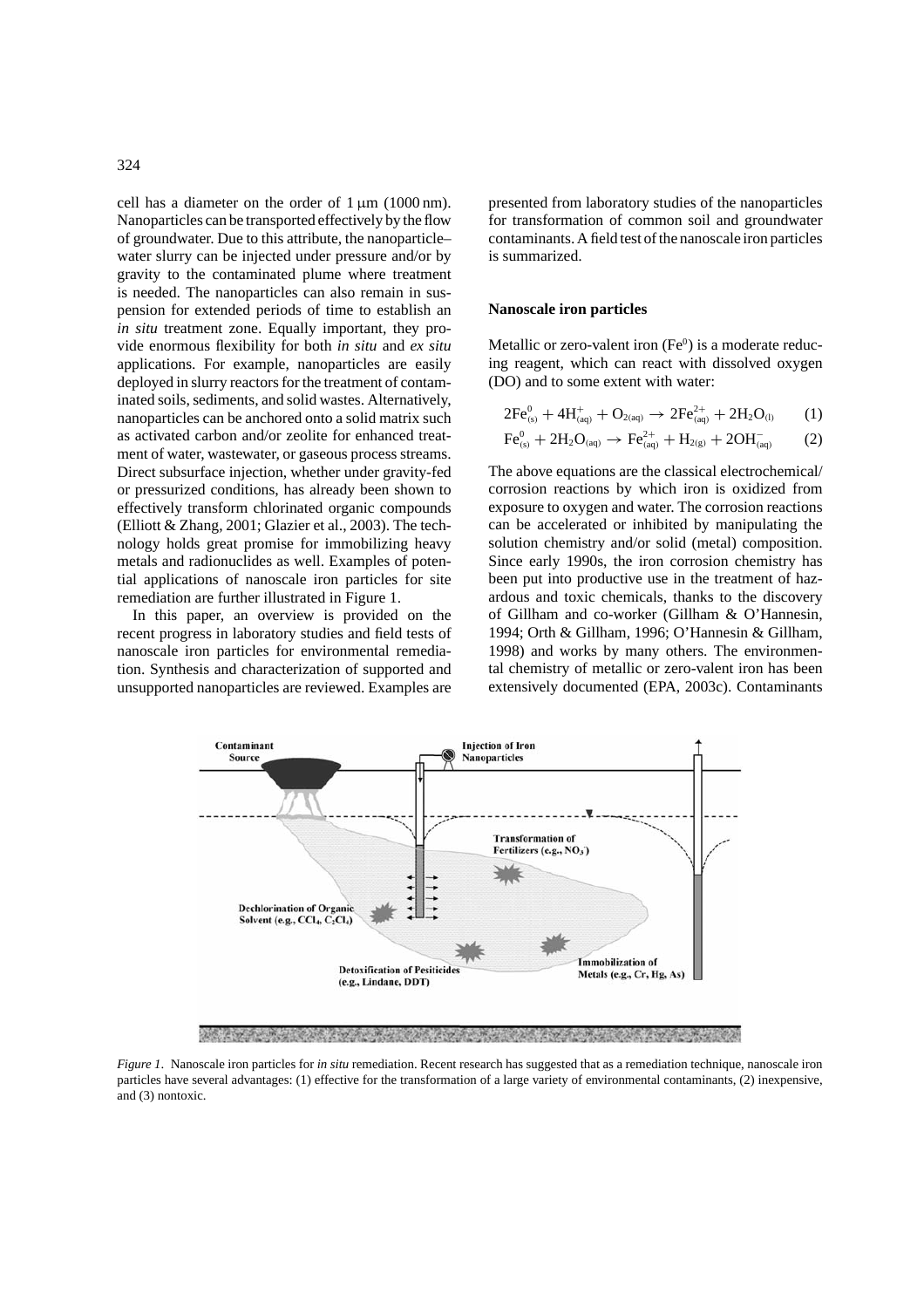such as tetrachloroethene  $(C_2Cl_4)$ , a common solvent, can readily accept the electrons from iron oxidation and be reduced to ethene in accordance with the following stoichiometry:

$$
C_2Cl_4 + 4Fe^0 + 4H^+ \rightarrow C_2H_4 + 4Fe^{2+} + 4Cl^- (3)
$$

Environmental applications of metallic iron have been enthusiastically accepted by many users and regulatory agencies, largely due to the low costs and absence of any known toxicity induced by the use of iron. Use of metallic iron in the form of packed bed reactors and permeable reactive barriers has been widely reported (EPA, 2003c).

Work at the author's laboratory at Lehigh University has focused on the research and development of nanoscale iron particles for environmental remediation. In 1996, we developed a method to synthesize nanoscale iron particles (Wang & Zhang, 1997; Zhang et al., 1998). Typically, nanoparticles can be prepared by using sodium borohydride as the key reductant. For example, NaBH<sub>4</sub> (0.2 M) is added into FeCl<sub>3</sub>  $\cdot$  6H<sub>2</sub>O (0.05 M) solution ( $\sim$ 1 : 1 volume ratio). Ferric iron is reduced by the borohydride according to the following reaction (Wang & Zhang, 1997):

$$
4Fe3+ + 3BH4- + 9H2O \rightarrow
$$
  

$$
4Fe0 + 3H2BO3- + 12H+ + 6H2
$$
 (4)

Note that excessive borohydride is typically needed to accelerate the synthesis reaction and ensure uniform growth of iron crystals. Synthesis at much lower concentrations and the use of ferrous iron has also successfully performed.

Palladized Fe particles are prepared by soaking the freshly prepared nanoscale iron particles with an ethanol solution containing 1 wt % of palladium acetate  $([Pd(C<sub>2</sub>H<sub>3</sub>O<sub>2</sub>)<sub>2</sub>]<sub>3</sub>)$ . This causes the reduction and subsequent deposition of Pd on the Fe surface (Wang & Zhang, 1997):

$$
\mathrm{Pd}^{2+} + \mathrm{Fe}^0 \rightarrow \mathrm{Pd}^0 + \mathrm{Fe}^{2+} \tag{5}
$$

Similar methods were used to prepare Fe/Pt, Fe/Ag, Fe/Ni, Fe/Co, Fe/Cu bimetallic particles (Xu & Zhang, 2000). A photomicrographic image of the iron nanoparticles was recorded with a Philips EM 400T Transmission Electron Microscopy (TEM) as shown in Figure 2. Nanoparticle samples were prepared by depositing two or three droplets of dilute Fe nanoparticle containing ethanol solution onto carbon films (Ernest Fullan Inc.). Measurement of over 150 particles yielded a mean value of particle diameter at 66.6±12.6. The median size was  $60.2$  nm. Most particles ( $>80\%$ ) had diameters less than 100 nm with 30% less than 50 nm. The average specific BET surface area of the nanoscale Pd/Fe particles was about  $35 \pm 2.7$  m<sup>2</sup>/g.

While it is well recognized that the metallic iron nanoparticles are powerful remediants, the colloidal chemistry of these particles is such that they tend to agglomerate and adhere to soil surfaces. Work in Mallouk's group at Pennsylvania State University has explored carbon nanoparticles used as a support for iron and bimetallic (e.g., Fe/Ni) compositions (Ponder et al., 2000; 2001; Schrick et al., 2002). The carbon consists of platelets that are 50–200 nm in diameter, i.e., smaller than the slit size in essentially all soils. The platelets are first made anionic by the reaction



*Figure 2*. (a) Schematic depiction of the nanoparticle-mediated reduction of trichloroethene in water. (b) Transmission electron microscope photomicrograph of a nanoparticle cluster. Size bar is 200 nm.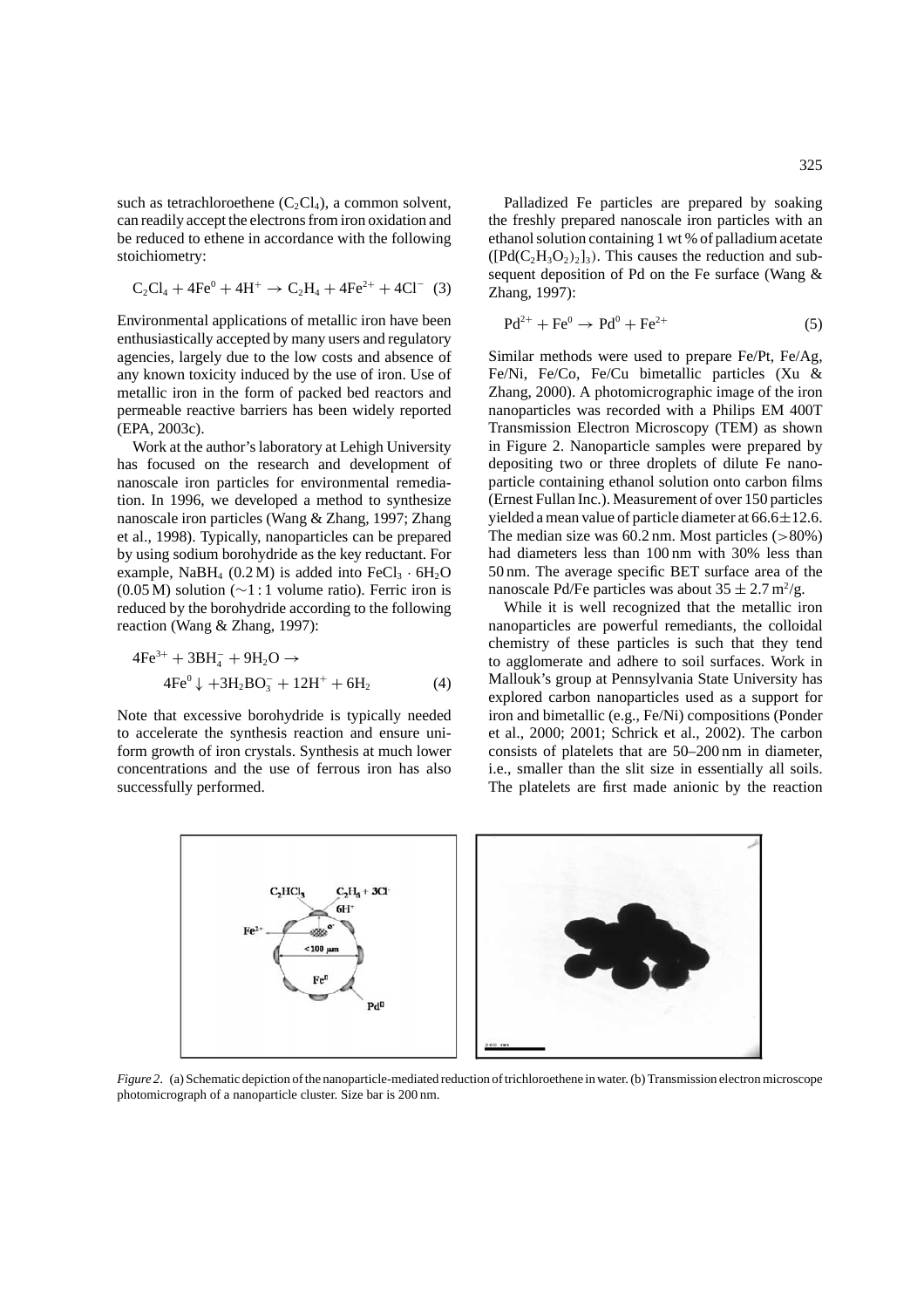326

of their edges with a diazonium salt of benzenesulfonic acid, the same process used to make dispersable inks and toners from carbon black. It was hypothesized that the diazonium salt of benzenesulfonic acid reacts primarily at the edges of the carbon sheets, and that the metal nanoparticles are supported on the carbon basal planes. The resulting material can form a permanent suspension in water and can be used in this form during the standard borohydride synthesis of zerovalent metal nanoparticles. The microstructure of the support/metal particles is relevant to their reactions with many hydrophobic organic contaminants that are known to adsorb strongly to carbon materials. In a similar manner, water-soluble polyelectrolytes such as poly(acrylic acid) (PAA) have been used as nanoparticle supports. Dramatic enhancement in permeability was observed with PAA-supported nanoparticles using both sand and soils (Ponder et al., 2000; 2001; Schrick et al., 2002).

### **Laboratory assessment**

Recent laboratory research has largely established nanoscale iron particles as effective reductants and catalysts for a wide variety of common environmental contaminants including chlorinated organic compounds and metal ions (Lien, 2000; Lien & Zhang, 1999, 2001; Zhang et al., 1998). Examples are given in Table 1. For halogenated hydrocarbons, almost all can be reduced to benign hydrocarbons by the nano-Fe particles. Ample evidence indicates that iron based materials have been successful in the transformation of many other contaminants, including anions (e.g., NO<sub>3</sub>, Cr<sub>2</sub>O<sub>7</sub><sup>-</sup>), heavy metals (e.g., Ni<sup>2+</sup>, Hg<sup>2+</sup>), and radionuclides (e.g.,  $UO_2^{2+}$ ).

In this section, results from a recent laboratory experiment are presented. The laboratory study was conducted as a part of a project to evaluate the potential of using nanoscale iron particles for *in situ* remediation of chlorinated organic solvents (e.g., 1,1,1 trichloroethane (TCA), trichloroethene (TCE)) found in the soil and groundwater at an US Naval site. Groundwater and soil samples were collected at the site and were shipped to Lehigh University for various laboratory tests. The tests were conducted during the period of August 2002 to March 2003. Experiments were designed to determine the concentrations of organic contaminants, to investigate changes of groundwater chemistry as a result of the addition of the nano iron

*Table 1*. Common environmental contaminants that can be transformed by nanoscale iron particles

| Chlorinated methanes                | Trihalomethanes                                 |
|-------------------------------------|-------------------------------------------------|
| Carbon tetrachloride $(CCl4)$       | Bromoform $(CHBr3)$                             |
| Chloroform $(CHCl3)$                | Dibromochloromethane (CHBr <sub>2</sub> Cl)     |
| Dichloromethane $(CH_2Cl_2)$        | Dichlorobromomethane (CHBrCl <sub>2</sub> )     |
| Chloromethane $(CH_3Cl)$            | Chlorinated ethenes                             |
| Chlorinated benzenes                | Tetrachloroethene $(C_2Cl_4)$                   |
| Hexachlorobenzene $(C_6Cl_6)$       | Trichloroethene $(C_2HCl_3)$                    |
| Pentachlorobenzene $(C_6HC_5)$      | <i>cis</i> -Dichloroethene $(C_2H_2Cl_2)$       |
| Tetrachlorobenzenes $(C_6H_2Cl_4)$  | <i>trans</i> -Dichloroethene $(C_2H_2Cl_2)$     |
| Trichlorobenzenes $(C_6H_3Cl_3)$    | 1,1-Dichloroethene $(C, H, Cl2)$                |
| Dichlorobenzenes $(C_6H_4Cl_2)$     | Vinyl chloride $(C_2H_3Cl)$                     |
| Chlorobenzene $(C_6H_5Cl)$          | Other polychlorinated hydrocarbons              |
| Pesticides                          | <b>PCBs</b>                                     |
| DDT $(C_{14}H_9Cl_5)$               | Dioxins                                         |
| Lindane $(C_6H_6Cl_6)$              | Pentachlorophenol $(C_6HCl_5O)$                 |
| Organic dyes                        | Other organic contaminants                      |
| Orange II $(C_{16}H_{11}N_2NaO_4S)$ | N-nitrosodimethylamine (NDMA) $(C_4H_{10}N_2O)$ |
| Chrysoidine $(C_{12}H_{13}ClN_4)$   | TNT $(C_7H_5N_3O_6)$                            |
| Tropaeolin O $(C_1, H_0N, NaO_5S)$  | Inorganic anions                                |
| Acid Orange                         | Dichromate $(Cr_2O_7^{2-})$                     |
| Acid Red                            | Arsenic $(AsO43-)$                              |
| Heavy metal ions                    | Perchlorate $(CIO4-)$                           |
| Mercury $(Hg^{2+})$                 | Nitrate $(NO3-)$                                |
| Nickel $(Ni^{2+})$                  |                                                 |
| Silver $(Ag^+)$                     |                                                 |
| Cadmium $(Cd^{2+})$                 |                                                 |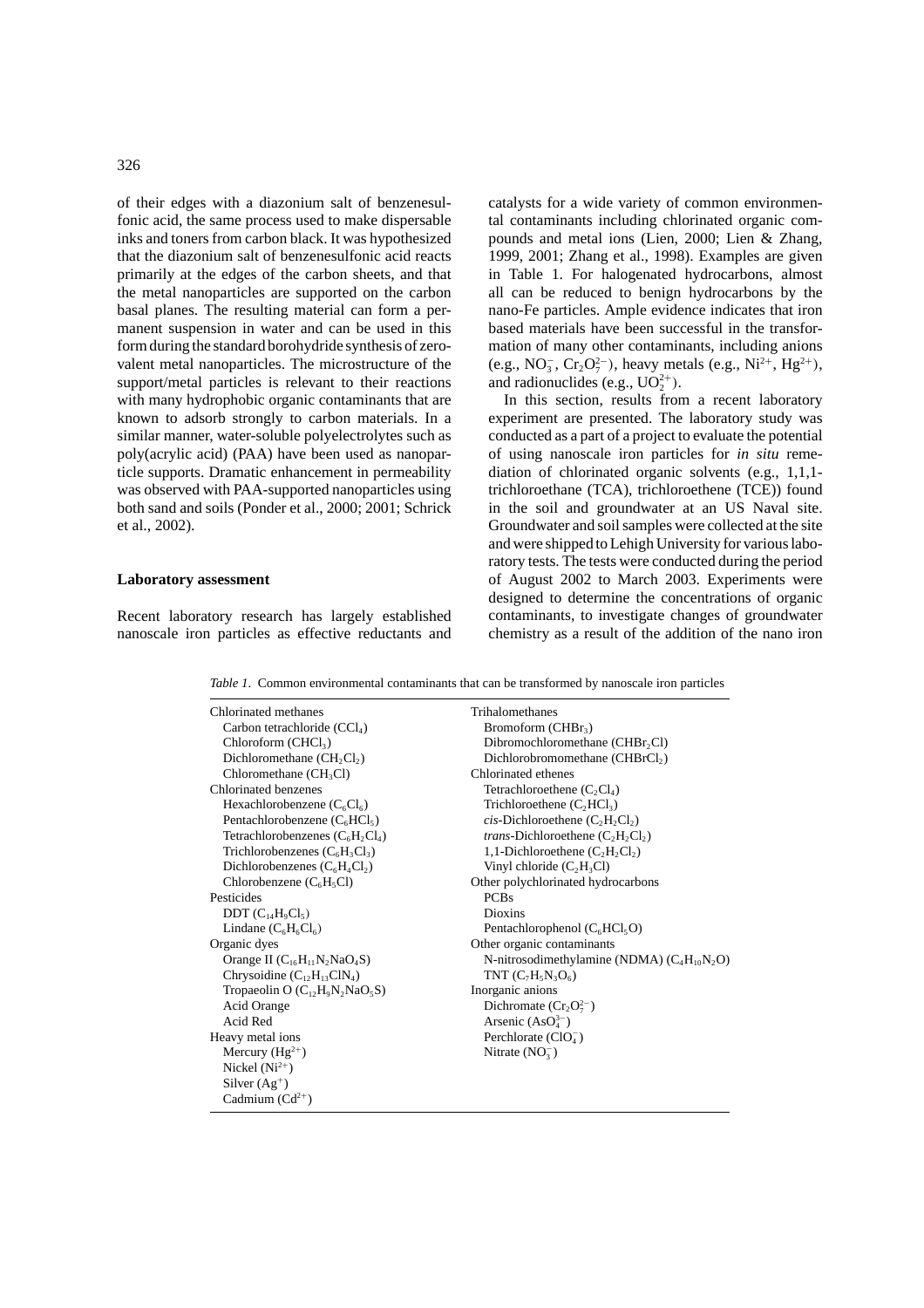particles, and to examine the efficacy of the nanoparticles for dechlorination of major chlorinated organic compounds found in the groundwater and soil.

The groundwater contained approximately  $6070 \,\mu g/l$  of TCA,  $4680 \,\mu g/l$  of TCE and a few other chlorinated hydrocarbons (e.g., tetrachloroethene, dichloroethene) at lower concentrations  $\left($ <100  $\mu$ g/l). Batch reactors were loaded with 80 ml water, 0–20 g soil, and nanoparticles at varied concentrations. At selected time intervals, a  $5-10 \mu l$  headspace aliquot was withdrawn from the batch bottle for analysis. Organic concentrations were measured by the static headspace gas chromatograph (GC) method. Concentrations of chlorinated volatile compounds were measured using a HP5890 GC equipped with a DB-624 capillary column  $(30 \text{ m} \times 0.32 \text{ mm})$  and an electron capture detector (ECD). Hydrocarbon products in the headspace were qualitatively identified with a Shimadzu QP5000 GC-MS and further quantified with GC analysis by comparing retention times and peak areas with standard gas samples (ethane, ethene, acetylene, methane and carbon dioxide etc.).

According to Eqs. (1) and (2), iron-mediated reactions should produce a characteristic increase in pH

and decline in solution redox potential  $(E_{\rm H})$ . A highly reducing environment ( $E_H \ll 0$ ) is created through the rapid consumption of oxygen and other potential oxidants and production of hydrogen. Figure 3 presents the pH/ORP (oxidation–reduction potential) trends after the addition of the nanoscale iron particles into a batch reactor. Typically in a closed batch reactor, a pH increase of 2–3 units was observed while ORP reduction was in the range of 500–900 mV. It is expected that the pH and ORP changes would be less dramatic for field applications wherein diffusion and other mechanisms dilute the chemical changes. Our previous field experiments suggest that the water pH was increased by about one pH unit, and ORP can be maintained at −300 to −500 mV (Elliott & Zhang, 2001; Glazier et al., 2003). The pH increase and potential decrease at the site should favor the growth of anaerobic microorganisms, which could be beneficial for accelerated biodegradation. Production of hydrogen gas and also ferrous iron ion should further encourage microbial growth. It has been suggested that the nanoscale iron particles can be used as an efficient reducing reagent for regulating the standard potential in the subsurface and for chemical and/or biological dechlorination.



*Figure 3*. Water chemistry of nanoscale iron particles. Rapid pH and Oxidation Reduction Potential (ORP) changes were observed after the addition of 0.11 g/l of the Pd/Fe nanoparticles in water. Very low ORP can be established in 200 s.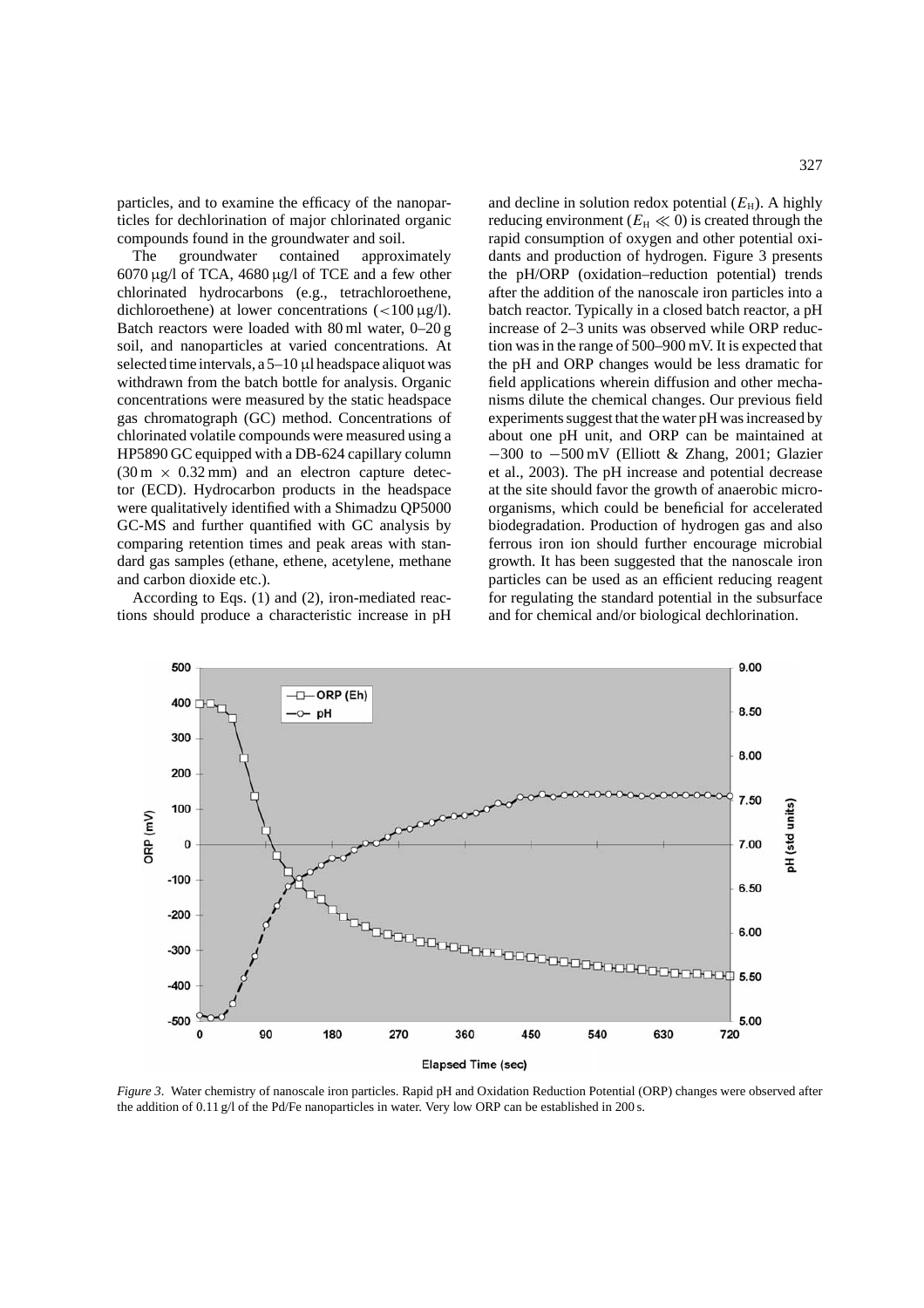Rapid and complete dechlorination of all chlorinated contaminants was achieved within the water and soil– water slurries. For example, with a nanoscale Pd/Fe particle dose at 6.25 g/l, all chlorinated compounds were reduced to below detection limits  $\left( < 10 \,\mu\text{g/l} \right)$ within 8h (with and without soil). Ethane was the

major product in all tests. Greater than 99% removal was achieved with nanoscale iron particle (no palladium) in 24 h (Figure 4). Experiments with repeated spiking of TCE suggest that the laboratory-synthesized nanoscale particles can remain reactive within the soil and water environments for extended periods of time



*Figure 4*. GC chromatograms from a batch reactor, which contained 80 ml of groundwater and 1.1 g nano Fe (no pallidium). Initial concentrations of TCA, TCE, and PCE (tetrachloroethene) were 6070, 4680, and 100  $\mu$ g/l, respectively.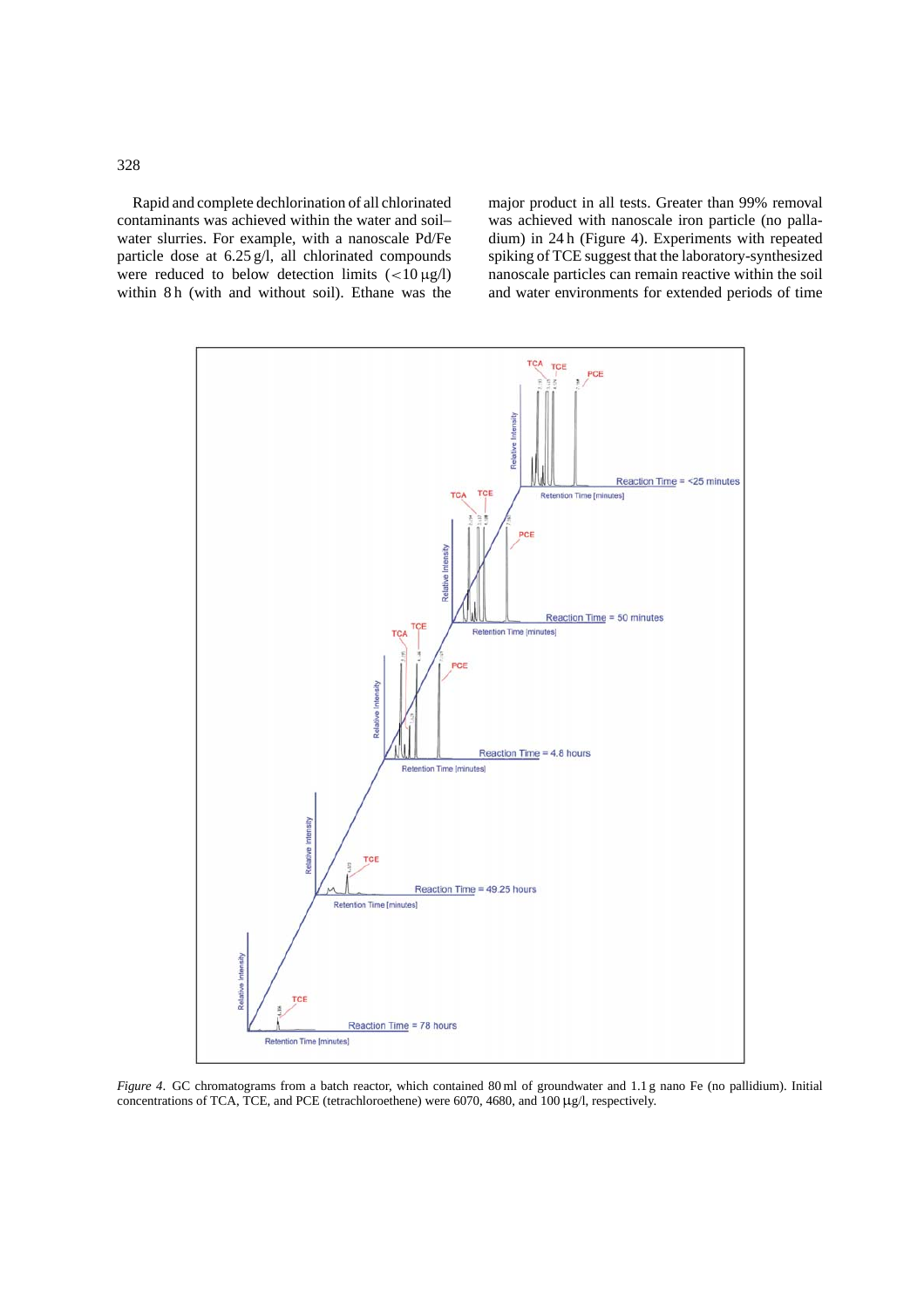(6–8 weeks). Laboratory tests also demonstrated that the addition of the nanoparticles creates highly reducing conditions with low standard potentials  $(-300 \text{ to}$  $-500 \,\mathrm{mV}$ ).

Further analysis of the batch test data suggests that the nanoscale Pd/Fe particles can achieve a dechlorination rate of ∼1 mg TCE/g nano Fe/h and a total capacity of approximately 100–200 mg TCE/g nano Fe. The rate and capacity parameters are approximately 1–3 orders of magnitude higher than conventional iron powders  $(e.g., >10 \,\mu m).$ 

#### **Field assessment**

In this section, results from a recent fielddemonstration of the nanoscale iron nanoparticles for *in situ* groundwater treatment is reviewed (Glazier et al., 2003). The test was carried out at an industrial/research facility located in Research Triangle Park, North Carolina. Based on a review of potentially applicable technologies, the nanoscale iron particle technology was retained for evaluation by the site owner because of its potential effectiveness in the treatment of chlorinated solvents found at the site. Following regulatory agency approval, the pilot test was implemented in September 2002. The following section summarizes the hydrogeologic setting of the site, the steps taken to implement the pilot test, and the degree of treatment achieved.

The site is located in the west-central portion of the Durham subbasin, one of a string of half-graben structures that formed during Late Mesozoic age continental rifting that occurred along the Atlantic seaboard of North America. The stratigraphy of Triassic age sedimentary bedrock at the Site has been compiled from subsurface investigations including rock cores, suites of downhole geophysical logs, as well as, televiewer and downhole video data collected from a large number of boreholes. Integration of the large data set within a hydrostratigraphic framework allowed the recognition of distinct, stacked, and repeating sedimentary packages consisting of sandstone grading and fining upward into siltstone.

In general, groundwater flow at the site is radial (Figure 5), with a hydraulic divide along the topographic ridge. In bedrock, groundwater flow is structurally controlled. Rock core and optical televiewer data have shown that the most abundant discontinuities in the bedrock are gently dipping bedding planes. Although, higher angle fractures appear to be

more frequent within the sandstone–siltstone package, with somewhat higher frequency within the siltstone package. Hydraulic conductivity data used in conjunction with geologic structural data indicates that the geologic contact between rock packages and rock horizons (i.e., bedding plane partings) are the most permeable features at the site. Therefore, groundwater flow is influenced by the changing nature of the bedding plane hydraulic conductivity as shown by the boundary analysis of the pumping tests conducted at the site.

The hydraulic conductivity in the test area is approximately  $10^{-3}$  cm/s. However, the hydraulic conductivity decreases with depth. This prevents migration of groundwater downdip along bedding planes to the east– southeast. In addition, the lower vertical component of hydraulic conductivity across bedding planes also reduces downward migration of groundwater.

The following pilot test activities were conducted: (i) installation of the injection well and monitoring wells; (ii) analysis of groundwater samples from the injection well and monitoring wells to define baseline conditions prior to the commencement of the pilot test; (iii) pilot test field implementation and nanoparticle injection monitoring using continuous electronic measurements of flow rate, water level, ORP, DO, pH, specific conductance, and temperature; and (iv) post-injection monitoring.

The pilot test was conducted in an area approximately 38 m (125 feet) downgradient from, a former waste disposal area. Wastes previously were excavated from this area; however, residual impact to the subsurface environment remained. This area was selected because of the relatively high groundwater contaminant concentrations historically detected in this portion of the site. The nanoparticle injection well (BNP-4) was installed into shallow bedrock approximately 38 m northeast of the former waste disposal area. Downgradient monitoring wells (BNP-3 and BNP-2) were drilled into shallow bedrock at 6.6 m (22 feet) to the north and 13 m (43 feet) to the east–northeast of BNP-4, respectively. Existing monitoring well (GW-4) was used as the third monitoring point located at 19 m (63 feet) northeast of the injection point.

Baseline groundwater sampling provided data regarding the groundwater geochemistry and contaminant concentrations at the test location prior to the nanoparticle injection. On September 12, 2002, one day before the injection, groundwater samples were collected from the injection well and the three monitoring wells (BNP-2, BNP-3, and GW-4). Two additional existing wells were also sampled to provide pre-injection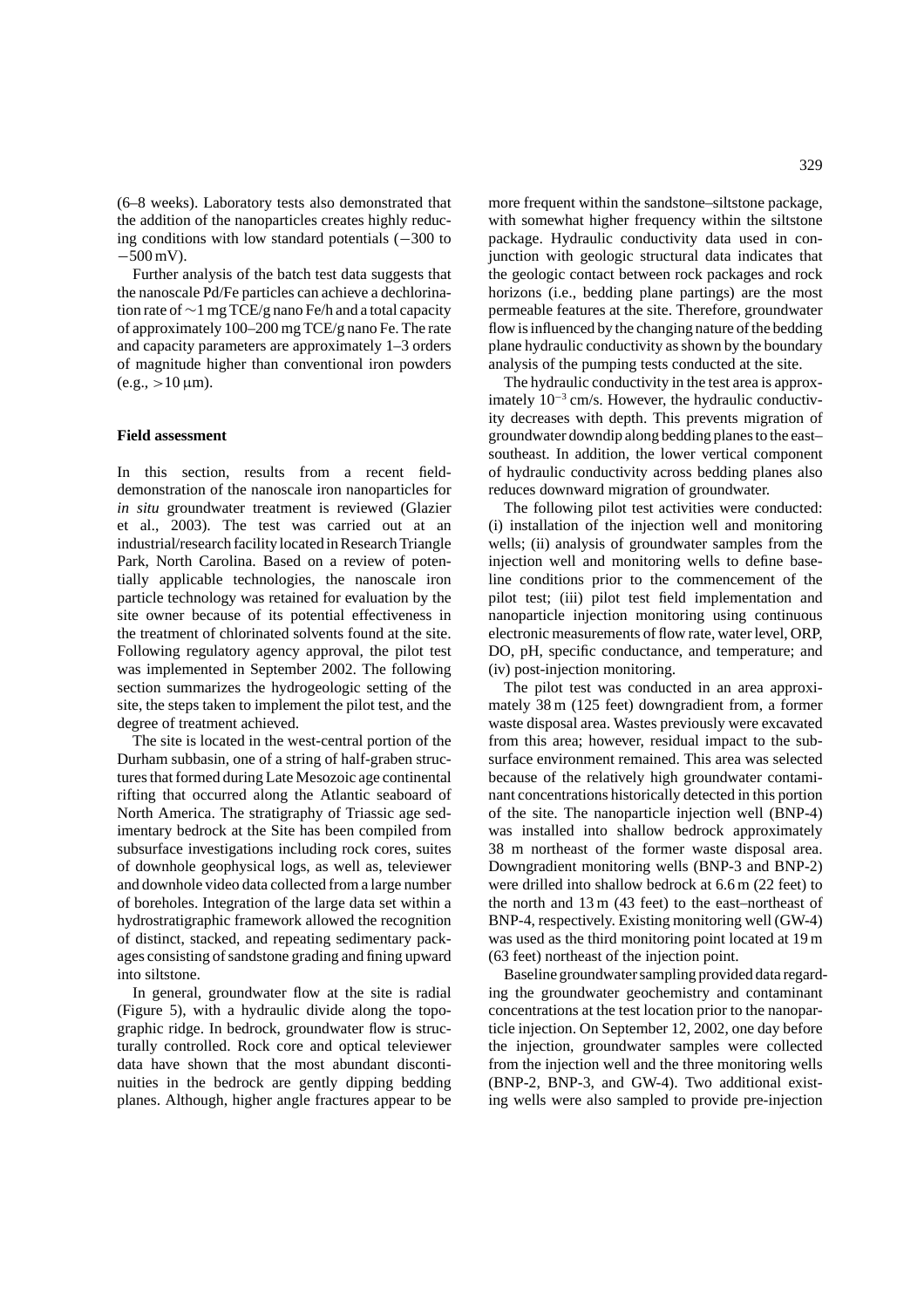

*Figure 5*. Conceptual model of *in situ* application of nanoscale iron particles. The nanoparticles were introduced into the aquifer by gravitational flow (Glazier et al., 2003).

baseline chemistry data. The baseline samples were analyzed for various volatile organic compounds (VOCs), metals, chloride, and a suite of redox-sensitive biogeochemical parameters.

The iron nanoparticles were injected as a slurry suspension that was prepared on-site using potable water. The total slurry volume injected was 6056 l (1600 gallons) at a nanoparticle concentration of 1.9 g/l in the slurry. The total nanoparticle mass injected was 11.2 kg. The injection was carried out from September 13 through September 15, 2002,

at an average injection rate of 0.6 gallons per minute (gpm).

Potable water and nanoparticles were mixed in a 1500 l (400 gallon) tank, and the injection was carried out by pumping the slurry into the well. During injection, the slurry in the tank was mixed continuously to prevent settlement of the larger size particle aggregates. In-well mixing during injection was also provided using a submersible pump placed at the bottom of the injection well and equipped with short discharge tubing (below the water level). This allowed continuous

330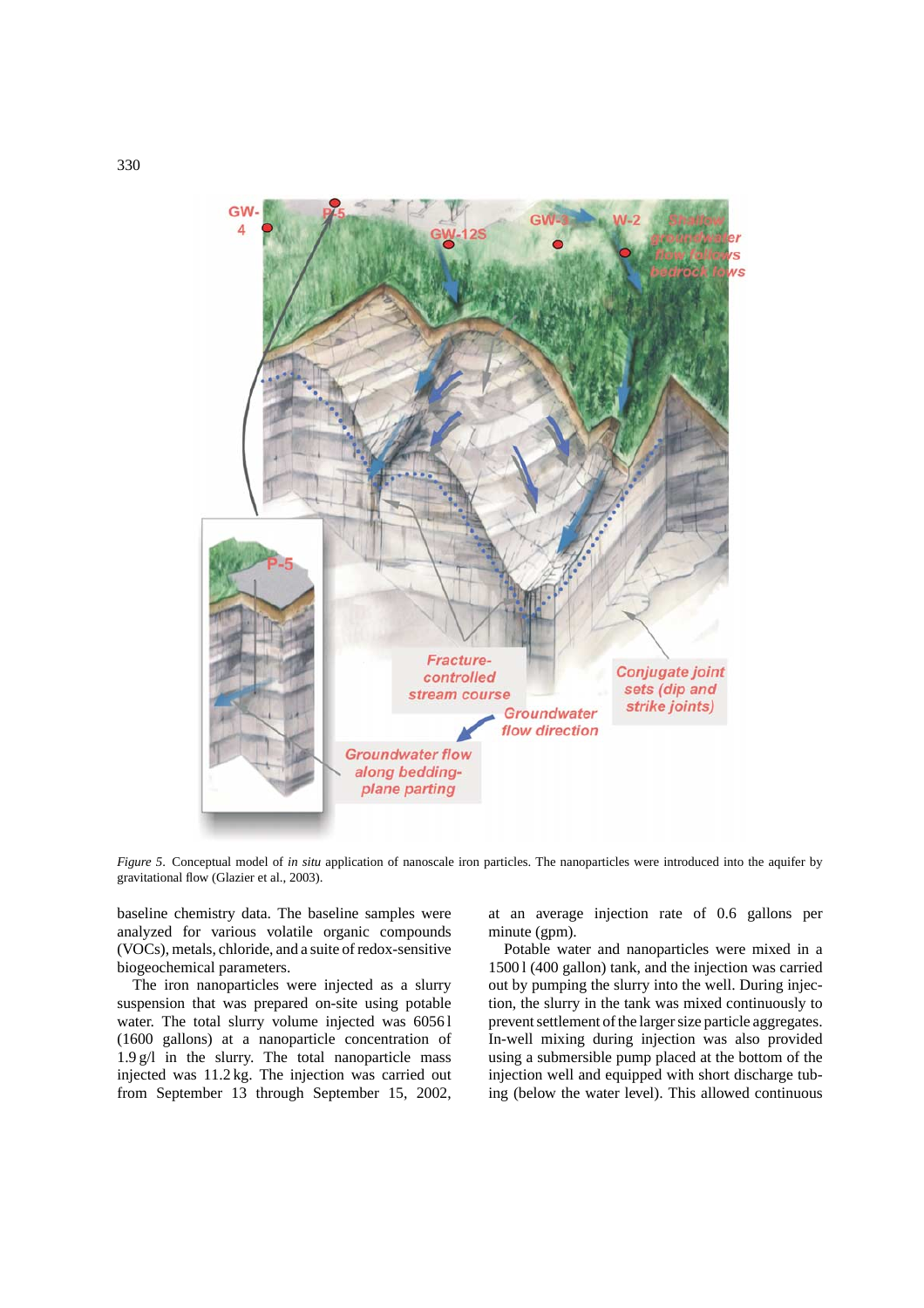recirculation of the nanoparticle slurry within the well screen area of the injection well.

The injection flow rate was monitored with an electronic flowmeter and the water level change in the injection well (BNP-4) was monitored with a vented pressure transducer attached to a datalogger. The monitoring wells (BNP-2, BNP-3, and GW-4) were monitored with multi-parameter Troll 9000 dataloggers to record water level, ORP, DO, pH, specific conductance, and temperature. The multi-parameter dataloggers were maintained in the monitoring wells for long-term monitoring. During the treatment phase monitoring, field indicator parameters (i.e., water level, ORP, DO, pH, specific conductance, and temperature) were measured continuously with electronic dataloggers in three of the wells. These parameters were also monitored *ex situ* during purging using a flow-thru cell.

The results of the field-scale treatability pilot test agree favorably with those of previously published laboratory tests (Wang & Zhang, 1997; Lien & Zhang, 1999; 2001; Xu & Zhang, 2000) and field tests (Elliott & Zhang, 2001). Over 90% reduction in the pre-injection baseline concentration of approximately 14,000 µg/l of total chlorinated VOCs was achieved within several days in the injection well (BNP-4) and observation well BNP-3 (Figure 6). PCE, TCE, and DCE concentrations were also reduced to levels

near or below groundwater quality standards within six weeks of nanoparticle injection without increases in the concentrations of the daughter product vinyl chloride.

The pre-injection baseline ORP conditions in most of the test area were indicative of iron-reducing conditions (i.e., approximately  $+50$  mV to  $-100$  mV redox potential), and were lowered to methanogenic conditions during and after the injection, with measured *in situ* redox potentials of approximately −700 mV in the injection well, and −500 mV in the nearby monitoring wells.

The radius of influence of the injection, as measured by significant contamiant concentration reduction, was approximately 6–10 m around the injection well. It is possible that a wider radius could be achieved by modifying the injection procedure to either (1) inject the nanoparticle slurry under pressure, or (2) pump groundwater from a nearby cross-gradient well in order to draw the slurry into an elongate slug with the long axis perpendicular to the direction of groundwater flow.

## **Concluding remarks**

Our recent work has demonstrated that: (1) nanoscale iron particles (10–100 nm) can be synthesized from



*Figure 6*. Reduction of TCE following the *in situ* application of nanoscale iron particles.